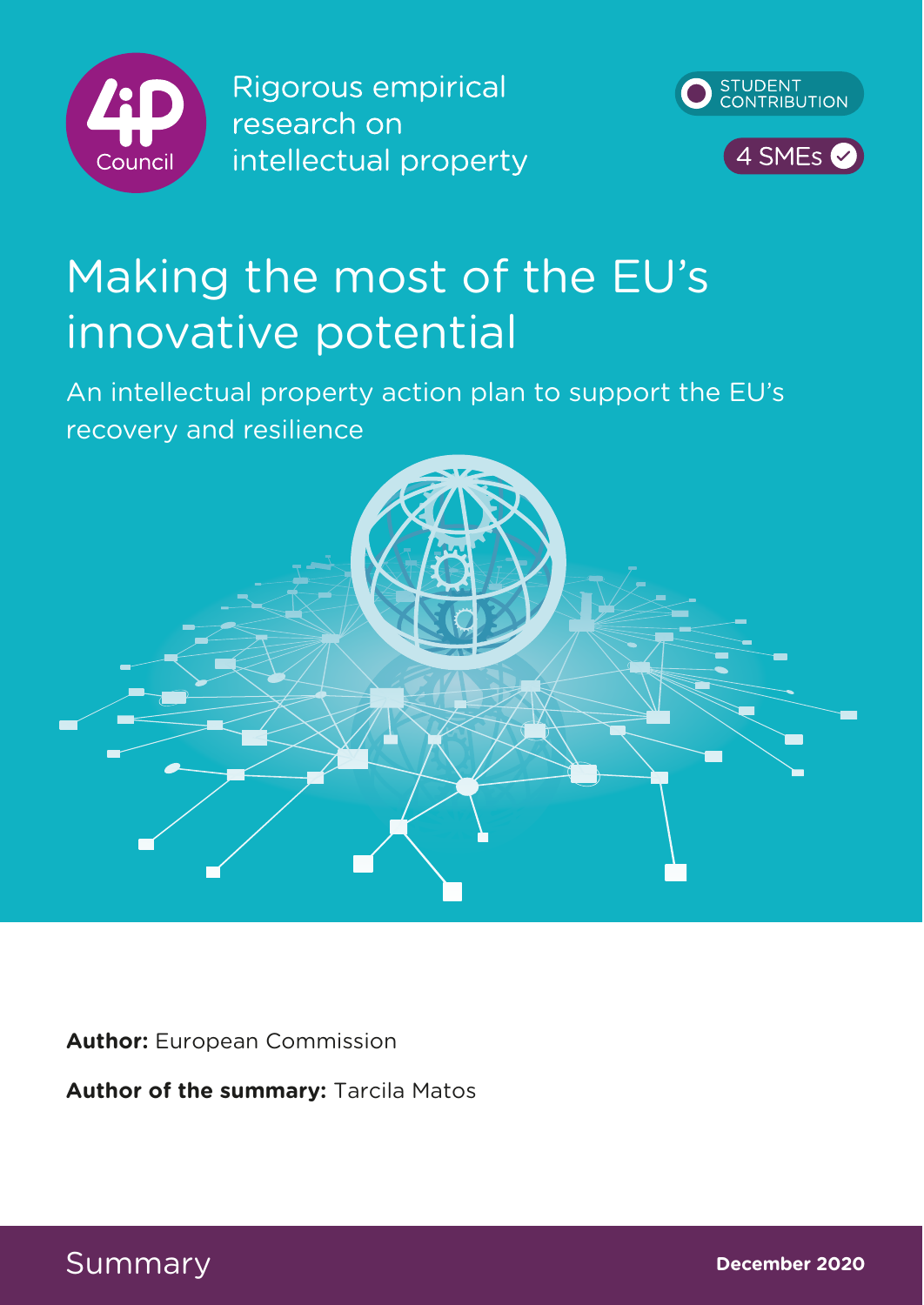| <b>SUMMARY</b>                        |                                                                                                                                                                                                                                       |      |            |  |
|---------------------------------------|---------------------------------------------------------------------------------------------------------------------------------------------------------------------------------------------------------------------------------------|------|------------|--|
| <b>Document Title</b>                 | European Commission, 'Making the most of the EU's innovative<br>potential - An intellectual property action plan to support the<br>EU's recovery and resilience' (Communication), Brussels,<br>COM(2020) 760 final, 11 November 2020. |      |            |  |
| <b>Summary Author</b>   Tarcila Matos |                                                                                                                                                                                                                                       | Date | 30.11.2020 |  |

#### **Abstract**

In this Communication, the European Commission discusses the goal of making the most out of the EU's innovative potential. Therefore, it sets out an intellectual property (IP) action plan to support the European Union, covering how to capitalise on Europe's intellectual assets to help recovery, how to better protect IP, the promotion of the effective use and deployment of IP, in particular by SMEs, and of easier access to and sharing of IP-protected assets. The Communication also covers the topic of IPR infringements and fair play at global level, regarding the protection of IPRs.

#### Keywords

*IPR Policy, SMEs*

## Summary

The EU already has a vigorous intellectual property (IP) framework. However, the Communica9on states the necessity of developing strengths **"**by upgrading the EU's framework, where needed, and putting in place well-calibrated IP policies to help companies capitalise on their inventions and creations, whilst at the same time ensuring that inventions and creations are serving economy and society at large". $1$ 

The Communication identifies five challenges: (a) An IP system that is too fragmented "with procedures that are complex and costly and that sometimes lack clarity"?; (b) the high numbers of SMEs (small and medium-sized enterprises) and researches that do not make full use of the opportunities offered by IP protection $^3;$  (c) the tools meant to facilitate access to IP (and therefore allow the take up and diffusion of technologies) are not developed well enough<sup>4</sup>; (d) counterfeiting and piracy are still growing, including through digital technologies $^5;$  (e) a lack of fair play at global level. $^6$ 

 $<sup>1</sup>$  Page 1.</sup>

 $^2$  Page 2.

 $^3$  Only 9% of EU SMEs have registered IP rights. Page 3.

<sup>4</sup> Page 3.

 $<sup>5</sup>$  Ibid.</sup>

<sup>&</sup>lt;sup>6</sup> Page 4.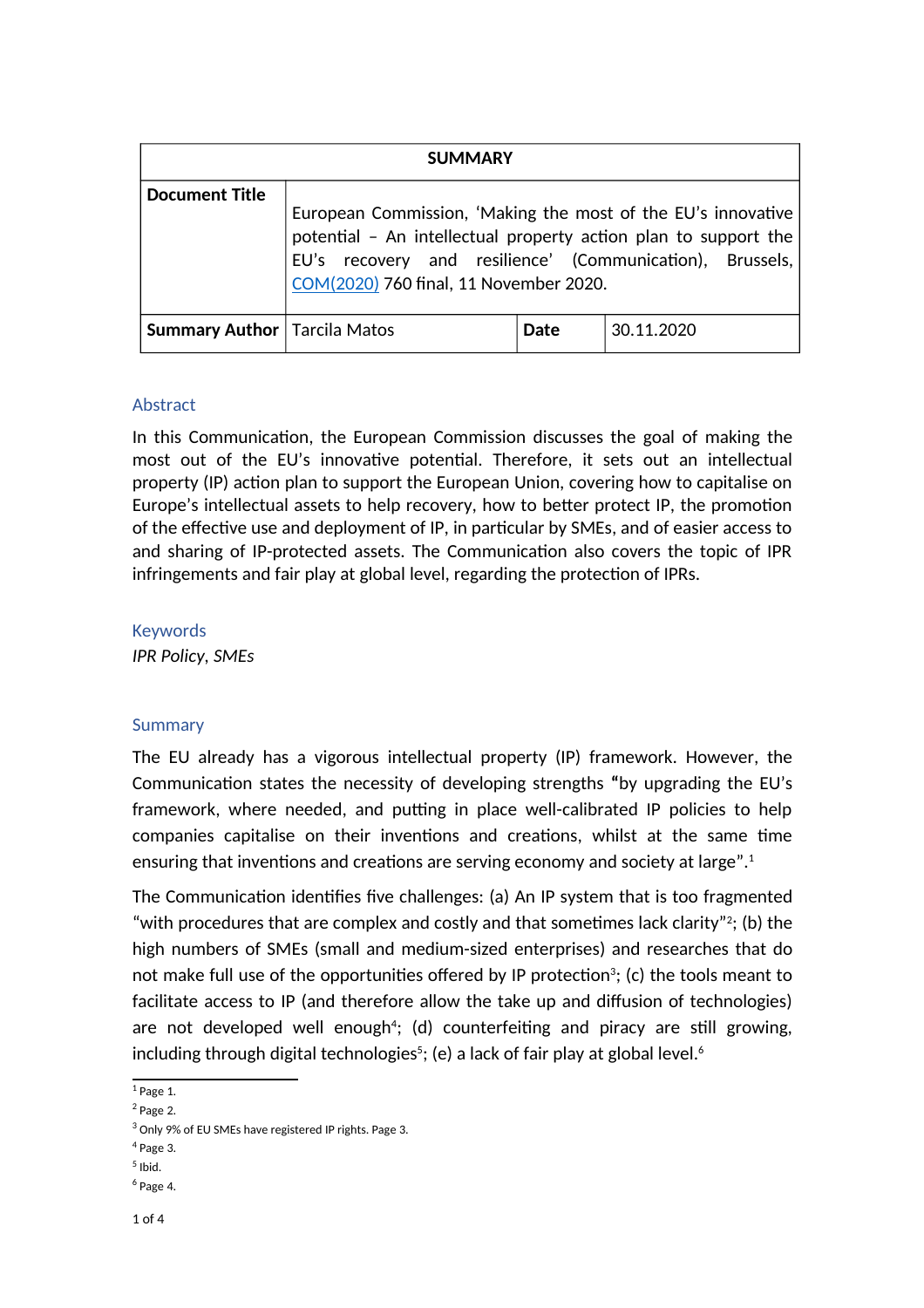In order to overcome the problems in the areas mentioned above, the Commission put forth the following suggestions:

## **Better protection of IP**

Ascertain access "to fast, effective and affordable protection tools for innovators, by launching the unitary patent system". $^7$  After a recent decision of the German Constitutional Court, Germany's ratification of the Unified Patent Court Agreement is possible. Subsequently, the launch of the unitary system will also be possible.<sup>8</sup>

The Communication also expressed the Commission's intention of modernising the EU legislation on industrial designs, "to make it more accessible and better support the transition to the digital and green economy". $9$ 

The Commission is also assessing the possibility of a unified grant of supplementary protection certificates (SPCs) and a new approach to protecting geographical indications (GIs).<sup>10</sup> The possibility of creating an EU GI protection system for nonagricultural products is being considered.

Regarding copyright, the Communication states that the implementation of Article 17 of the Copyright Directive is of high importance, reason why "the Commission will soon issue guidance to support Member States in implementing this provision".<sup>11</sup>

# **Promoting an effective use and deployment of IP, in particular by SMEs**

In collaboration with the EUIPO, the Commission will offer a scheme for financial support (IP Vouchers for SMEs impacted by the COVID-19 crisis) to subsidize IPR registration and strategic IP advice. This aims to increase incentives for the use of the EU IP system.<sup>12</sup>

The Commission will also offer "tailor-made IP advice in the Horizon Europe programme, assisting innovative businesses at different stages of the R&I process", $13$ and in cooperation with the EUIPO, it will offer a "one-stop shop access to information and advice about  $IP$ ".<sup>14</sup> A platform will also be developed by the EUIPO (the European IP Information Centre) to provide "access to all relevant information not only on IP formalities but also on related services (e.g. filing for domain name protection,

- $8$  Ibid.
- $<sup>9</sup>$  Page 8.</sup>
- $10$  Page 5.
- $11$  Page 8.
- <sup>12</sup> Page 11.
- <sup>13</sup> Page 9.
- $14$  Ibid.

<sup>7</sup> Ibid.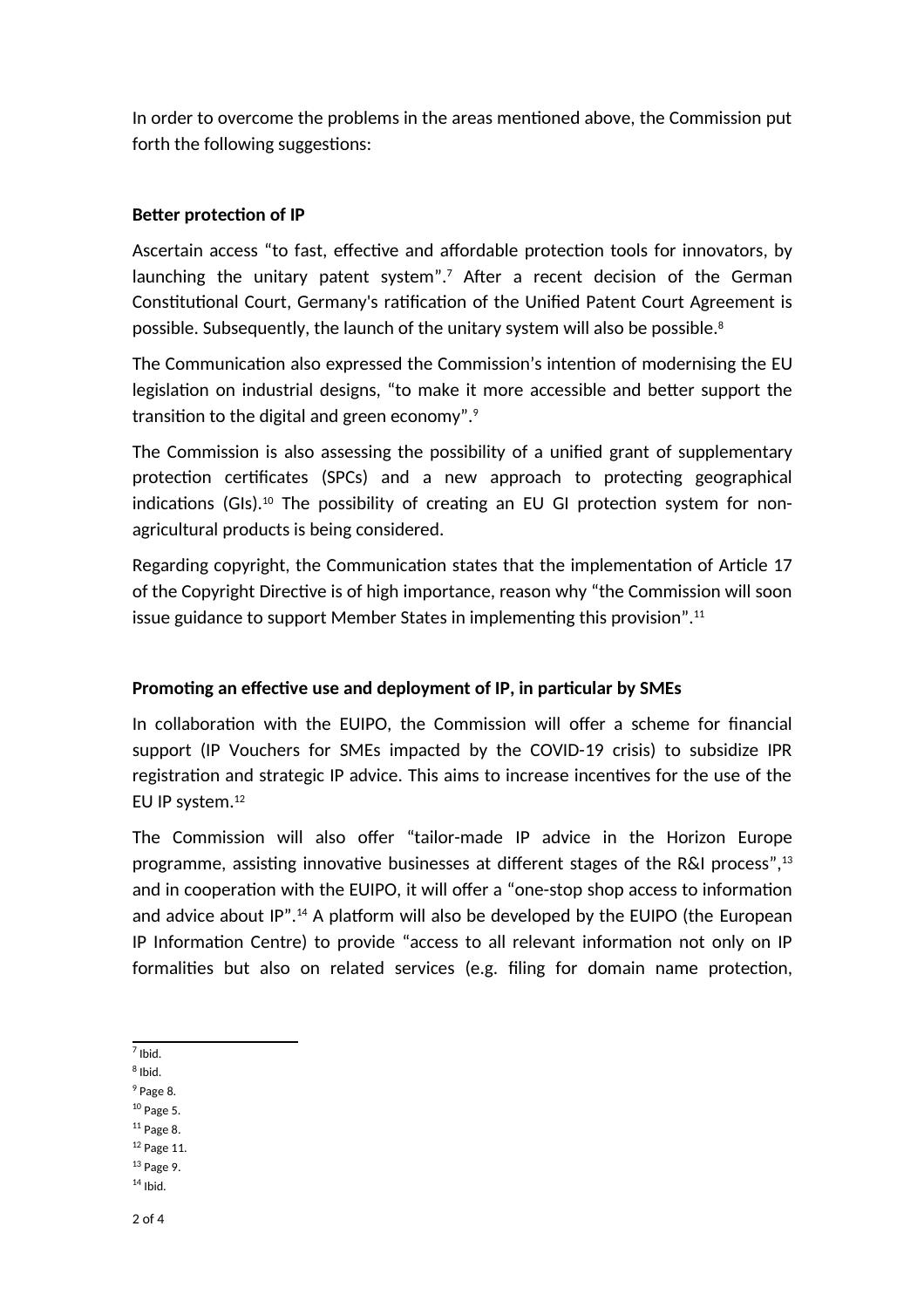registration of company names), while at the same time offer easy-to-use filing systems for SMEs".15

## **Easier access to and sharing of IP-protected assets**

To facilitate licensing and sharing of IP, especially regarding copyright, the Commission would like to "ensure the availability of critical IP in times of crisis, including via new licensing tools and a system to co-ordinate compulsory licensing (2021-22)",<sup>16</sup>

The Communication discusses the improvement of "transparency and predictability in SEP licensing via encouraging industry-led initiatives, in the most affected sectors, combined with possible reforms, including regulatory if and where needed, aiming to clarify and improve the SEPs framework and offer effective transparency tools ( $Q1$ )  $2022$ )".<sup>17</sup> The Commission also intends to "explore the creation of an independent system of third-party essentiality checks in view of improving legal certainty and reducing litigation costs". $18$ 

Another goal is to encourage data access and sharing, while protecting legitimate interests, by elucidating key provisions of the Trade Secrets Directive, such as the scope of the right<sup>19</sup> and an evaluation of the Database Directive.<sup>20</sup>

## **Fighting IPR infringements**

In order to fight IPR infringements, the Commission's goals are to "clarify and upgrade the responsibilities of digital services, in particular online platforms, through the Digital Services Act (Q4 2020), strengthen the role of OLAF [the European Anti-Fraud Office] in the fight against counterfeiting and piracy (2022), establish an EU Toolbox against counterfeiting setting out principles for joint action, cooperation and data sharing among right holders, intermediaries and law enforcement authorities (Q2 2022)".<sup>21</sup>

## **Fair play at global level**

The Commission aims to "ensure a level playing field for EU businesses and boost economic growth",<sup>22</sup> with high standards of protection, through the use of Free Trade Agreements (FTAs).

 $15$  Ibid.

<sup>&</sup>lt;sup>16</sup> "The Commission is looking into ways to incentivise the rapid pooling of critical IP in times of crisis, for instance through a novel licensing system making critical IP available in a controlled manner and on a temporary basis, so that the production of IPprotected products can be quickly ramped up including via repurposing manufacturing". Page 11.

<sup>17</sup> Page 14.

<sup>18</sup> Page 13.

 $19$  For example, which type of dataset can be considered a "trade secret". Page 13.

<sup>20</sup> Page 14.

<sup>21</sup> Page 16.

<sup>22</sup> Page 17.